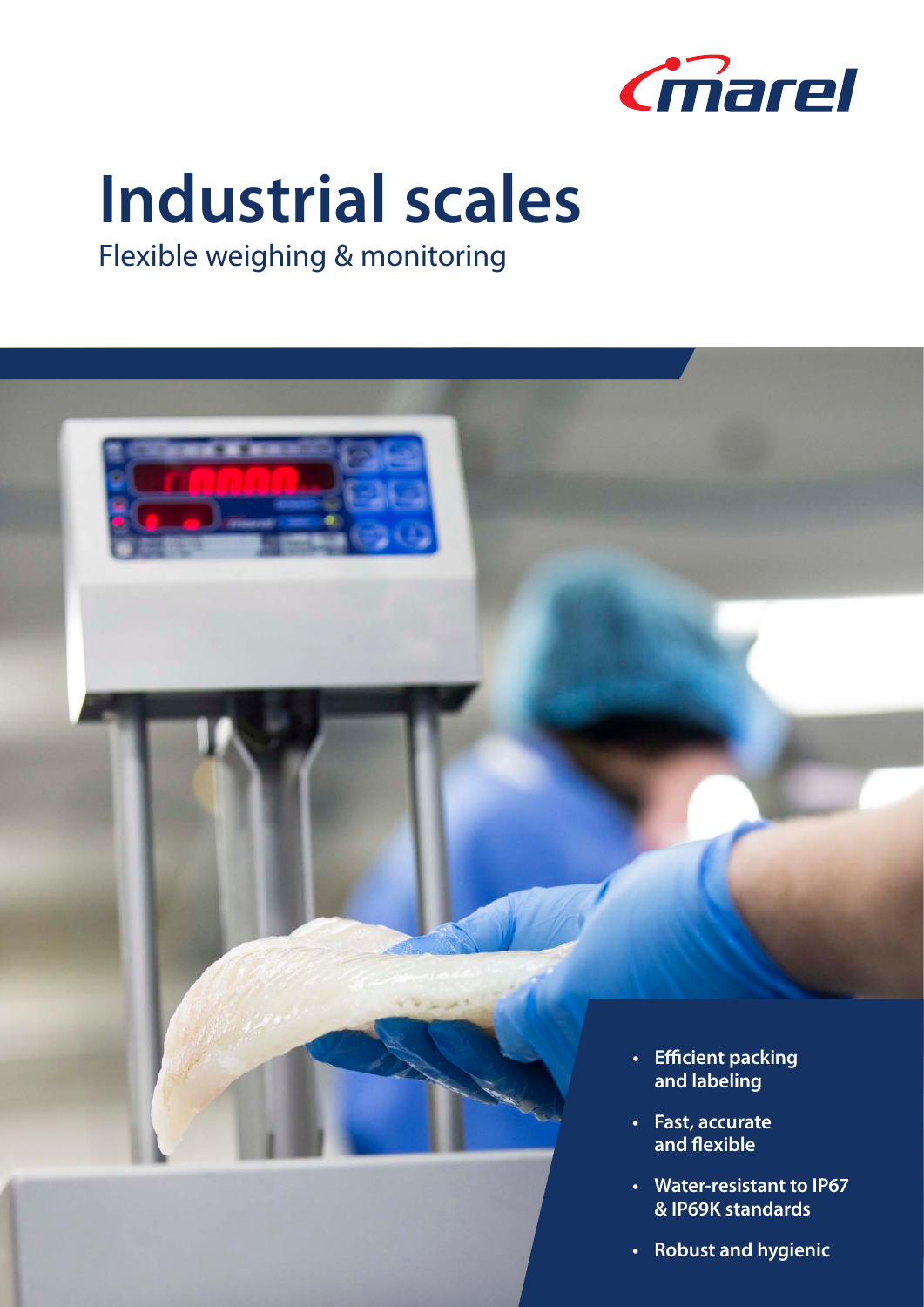# **Marel industrial scales**

**Marel manufactures industrial scales that provide high levels of accuracy, durability, and ease of use. Marel's in-depth product knowledge makes it possible to develop individually integrated solutions that meet specific food processing demands.**

### **M1100 scale packing and grading**

**The M1100 scale is available in several versions, offering a weighing range of 1.5 kg to 3,000 kg, depending on the model chosen. At a compact 180x140x62 mm the M1100 indicator combines an impressive array of powerful features into a conveniently small amount of space.**

#### **Responsive**

Super fast, stable and reliable, M1100 scales are capable of accurately registering and recording weights in 0.5 – 1 sec. Designed for minimal maintenance, its calibration lasts for years.

#### **User-friendly**

With its touch-sensitive yet tough, hardwearing keypad, its large LED display and under/overweight indicator, the M1100 is easy to operate. The M1100 comes with either metric (kg, g) or imperial (lbs, oz) weighing units, depending on the system required.

#### **Hygienic**

Easy to clean, M1100 scales are custom designed to withstand the harsh conditions of a wash-down environment. Their compact AISI 316 stainless steel housing protects the high-tech electronics, ensuring IP67 & IP69K water-resistant standards.

#### **Flexible**

The M1100 can be operated from 110-230 VAC, 24 VDC or D-type batteries. The battery version comes with two or four batteries which last for 80-200 hours.

#### **Smart applications**

With 15 built-in packing memories and five grading memories, each with nine grades, the M1100 can add positive and reverse grading to its array of user applications.

#### **Robust construction**

Built from high-end components, the long-lasting construction of the M1100 meets the strictest food processing industry standards. Sturdy and robust, the M1100 comes with improved overload and side-load protection.





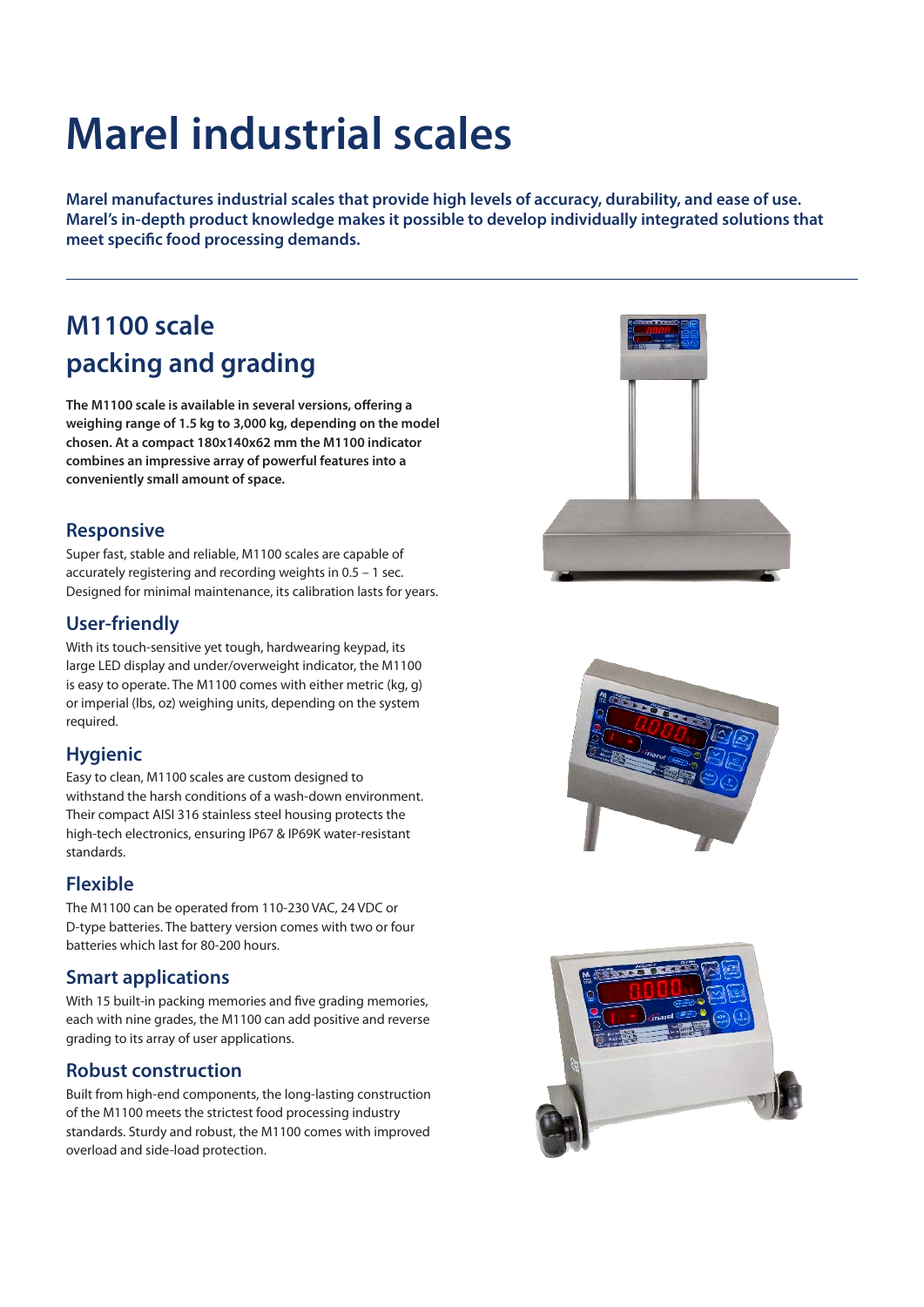**M1100 scales are custom designed to withstand the harsh conditions of a wash-down environment.** 

#### **Bench scales**

Marel industrial bench scales provide high levels of accuracy and durability because of the unique design and construction of the weighing platform.

The scales are designed especially for the food industry, and are built to withstand rough treatment, intense washing down, steam, hot water, most chemical foaming agents and high levels of humidity.

This makes it possible to avoid or minimize load cell damage or breakage due to the cleaning process. Marel scales are designed to handle most weighing jobs, and can be placed anywhere in a factory, from dry packing areas to very wet or humid areas.

#### **Features**

- • Construction is fully welded and all AISI 316 stainless steel (load cell and platform/frame)
- Waterproof to IP67 or IP69K standards
- Overload stop on load cell for static load protection







| Platform no.              | PL 2020                   | PL2062                    | PL 3020                   | PL 4020   | PL 4026                   | PL 5020      |
|---------------------------|---------------------------|---------------------------|---------------------------|-----------|---------------------------|--------------|
| Outer dimensions          | 246x296mm                 | 292x242mm                 | 296x396mm                 | 400x550mm | 400x600mm                 | 500x600mm    |
| WEIGHING RANGE (ACCURACY) |                           |                           |                           |           |                           |              |
| $1.5 - 3$ kg (0.5 - 1 g)  | X                         | $\boldsymbol{\mathsf{x}}$ |                           |           |                           |              |
| $3 - 6$ kg $(1 - 2)$      | $\mathsf X$               | $\boldsymbol{\mathsf{x}}$ |                           |           |                           |              |
| 6 - 15 kg (2 - 5 g)       | X                         | $\boldsymbol{\mathsf{X}}$ | X                         |           |                           |              |
| 15 - 30 kg (5 - 10 g)     |                           |                           | X                         |           | X                         |              |
| 30 - 60 kg (10 - 20 g)    |                           |                           |                           | X         |                           | X            |
| 60 - 150 kg (20 - 50 g)   |                           |                           |                           |           |                           | X            |
| 150 - 300 kg (50 - 100 g) |                           |                           |                           |           |                           | $\mathsf{x}$ |
| M1100 MOUNT AND POWER     |                           |                           |                           |           |                           |              |
| Short pillar              | $\mathsf X$               |                           | X                         |           |                           |              |
| Long pillar               | $\boldsymbol{\mathsf{x}}$ |                           | x                         | x         | X                         | X            |
| Wall mount                | $\pmb{\times}$            |                           | $\boldsymbol{\mathsf{x}}$ | X         | $\boldsymbol{\mathsf{x}}$ | $\mathsf{x}$ |
| Portable                  |                           | $\mathsf X$               |                           |           |                           |              |
| Ethernet + mains          | $\mathsf X$               | X                         | X                         | X         | X                         | X            |
| $E$ thernet + dc          | X                         | X                         | X                         | X         | $\boldsymbol{\mathsf{x}}$ | X            |
| Battery                   | $\mathsf{X}^*$            | $x^*$                     | $\mathsf{X}^*$            | $x^*$     | $x^*$                     | $x^*$        |
| M2200 MOUNT AND POWER     |                           |                           |                           |           |                           |              |
| Wall mount                | $\mathsf X$               |                           | $\boldsymbol{\mathsf{x}}$ | X         | X                         | $\mathsf X$  |
| Ethernet + Mains          | $\mathsf X$               |                           | X                         | X         | $\boldsymbol{\mathsf{x}}$ | $\mathsf X$  |
| Ethernet + dc             | X                         |                           | X                         | X         | X                         | x            |

PL2020

PL2062

PL3020

\*Excluding wall mount option.

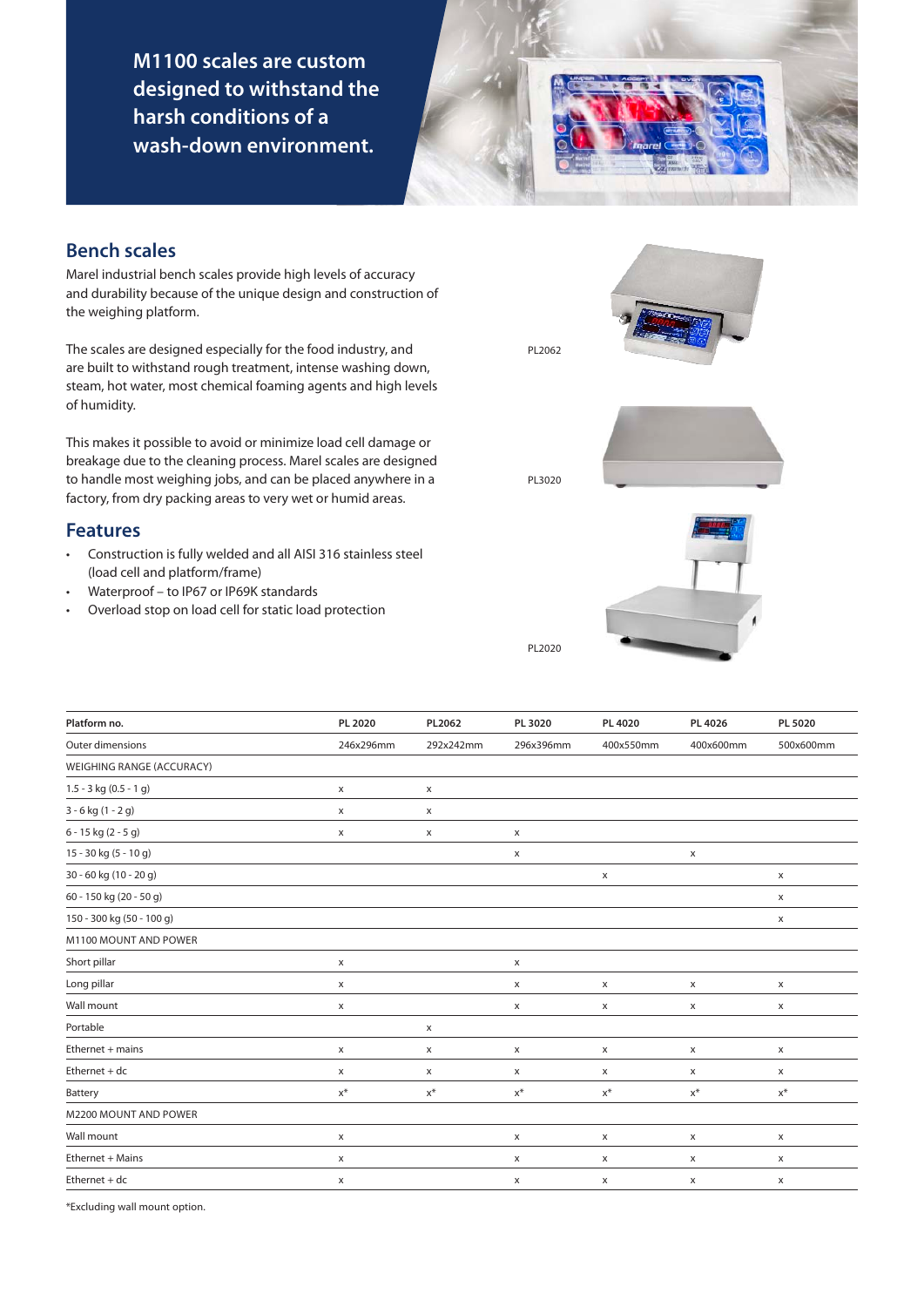**Sturdy and robust, the M1100 comes with improved overload and side-load protection.**

#### **Floor scales**

Marel's PL6000 trolley scale provides a compact, easy way of weighing products in a Vemag wagon. This compact scale takes up very little space and is built extra low (30 mm). This makes it easy to push even a heavy wagon onto the scale using a small access ramp.

The Marel PL7000 floor scale series is designed to handle most weighing jobs. The floor scales can be placed on the floor or installed in a pit.

The Marel PU8000 pallet scales provide a compact, flexible way of weighing products on a pallet. These compact pallet scales take up very little space, and are therefore easy to install and remove.

#### **Features**

- • Waterproof to IP67 or IP69K standards
- • Construction is fully welded (no points in which bacteria collect)
- • All cables are inside the construction to avoid dirt traps and to make cleaning easy
- • The 4 hermetically sealed (fully welded) stainless steel load cells have an IP67 protection rating
- • Fully hosable, enabling efficient, easy cleaning
- • The base frame, load plate and access ramp are made of AISI 304 stainless steel
- • Easy opening of the scales using a gas spring





PU8000

| Platform no.                  | PL 6000      | PL 6002       | <b>PL 7000</b> | PL7005      | PL 7010      | PL 7015      | <b>PL 8000</b> |
|-------------------------------|--------------|---------------|----------------|-------------|--------------|--------------|----------------|
| Platform outer dimensions     | 600x850x30mm | 900x1000x30mm | 1250x1500mm    | 1250x1500mm | 1500x1500mm  | 1500x1500mm  | 845x1245x95mm  |
| Weighing range (accuracy)     |              |               |                |             |              |              |                |
| 300 - 600 kg (100 - 200 g)    | X            | X             |                |             |              |              |                |
| 600 - 1500 kg (200 - 500 g)   |              |               | X              | X           | x            | X            |                |
| 1500 - 2000 kg (500 - 1000 g) |              |               |                |             |              |              | X              |
| Type                          |              |               |                |             |              |              |                |
| Pit version                   |              |               |                | X           |              | X            |                |
| M1100 mount and power         |              |               |                |             |              |              |                |
| Wall mount                    | X            | X             | X              | X           | X            | X            | x              |
| Ethernet + Mains              | x            | X             | x              | X           | x            | X            | X              |
| M2200 mount and power         |              |               |                |             |              |              |                |
| Wall mount                    | X            | X             | X              | X           | X            | X            | X              |
| Ethernet + Mains              | x            | x             | x              | X           | x            | X            | x              |
| $E$ thernet + dc              | X            | X             | x              | X           | $\mathsf{x}$ | $\mathsf{x}$ | X              |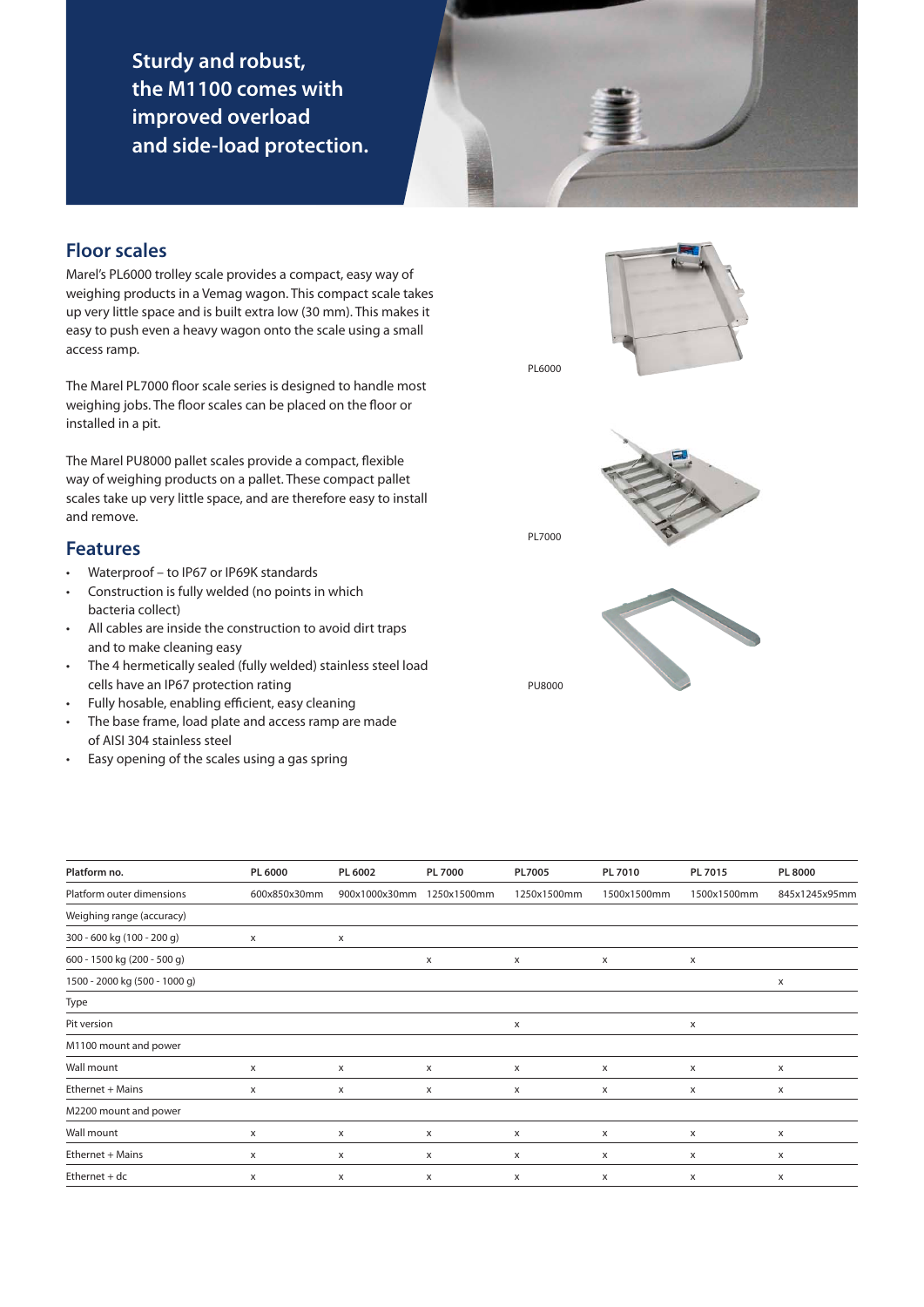### **Marel industrial scales are made of tough, sturdy and dependable materials.**

**The Marel range of bench and floor scales can be combined with the comprehensive range of Marel weighing indicators and HMIs, printers, software and accessories to suit individual processing needs. Marel scales are suitable as stand-alone installations or part of a complete production management system.**

#### **Unbeatable features**

- All Marel scales are made of non corrosive steel to endure the harsh, wet environments of the food industry
- There are no visible welding seams, joints or crevices in which bacteria collect, which helps guarantee the highest levels of hygiene
- All scales are compact and sturdy, with a long service life
- The unique, high-quality construction ensures reliable, precise weighing results

## **M2200 scale – flexible system**

**Marel's M2200 scale is a flexible and accurate weighing and packing scale built to last. Used for a variety of applications, the M2200 can control hoppers and conveyors as well as serve as a registration terminal. The robust, hygienic stainless steel design houses a powerful, high-speed scale that has been OIML approved.**

#### **Built to endure**

Designed for minimal maintenance, the M2200 is accurate, robust and highly stable. Suitable for use with a wide variety of weighing platforms or hoppers, the scale is custom designed to withstand the harsh conditions of a washdown environment. The M2200 is water-resistant to IP67 & IP69K standards, while its smooth, rounded edges and easy-to-clean surfaces are designed for maximum hygiene.

#### **User-friendly**

With its touch-sensitive yet tough, hardwearing keypad, the M2200 is easy to operate. The M2200 comes with either metric (kg, g) or imperial (lbs, oz) weighing units, depending on the system required.

#### **Packing scale**

Suitable for a variety of packing operations, the Marel M2200 s one of the fastest scales available. This robust weighing and packing scale is flexible and easy to use, with having touch-sensitive keys, a numeric keypad and a large backlit LCD display.

#### **Complete control**

External devices can easily be connected to the M2200, which is capable of accommodating a range of printers, barcode readers and labeling equipment. Additionally, the M2200 can be integrated into computer networks connecting to Innova production management software.